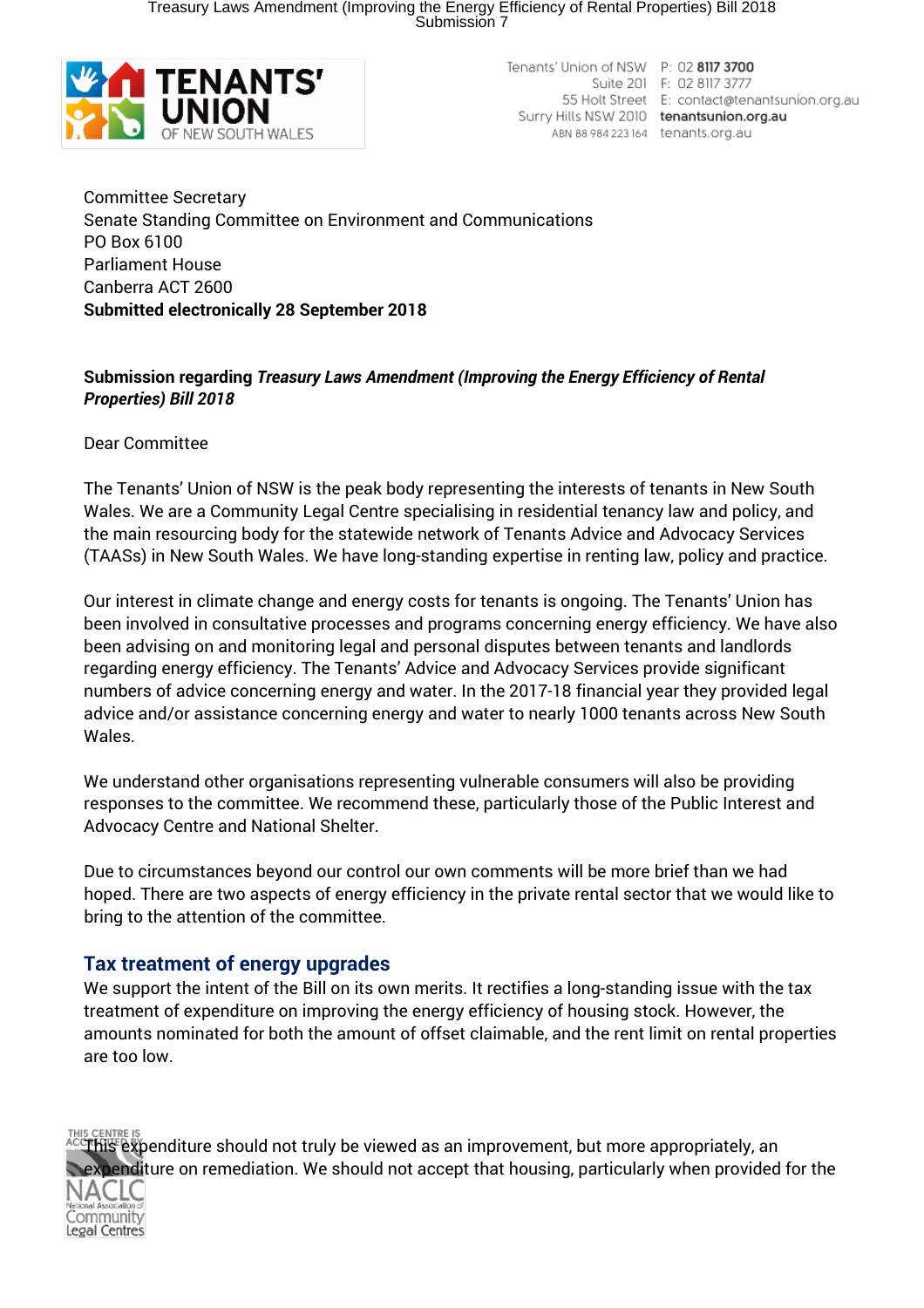use of another person as a service, should be as poorly inefficient and maintained as many are in NSW.

There is a growing body of evidence demonstrating that Australia is not dealing well with the health impacts of our climate, and especially in relation to the quality of housing. Making improvements such as sufficient insulation $<sup>1</sup>$  $<sup>1</sup>$  $<sup>1</sup>$  can make a significant impact to the health</sup> outcomes of residents. Preventing a hospital stay or time off work is far more significant both on wider government expenditure and the households personal finances, than the reduced cost of living from energy efficient homes.

Researchers Lyrian Daniel and Emma Baker summarise the issue in their article, "*Forget heatwaves, our cold houses are much more likely to kill us*" [2](#page-1-1) :

- 1. Australian houses are mainly designed to keep us cool in summer rather than warm in winter, so are often hard (or costly) to heat. Thus the quality of housing that people are able to access is critical in shaping their exposure to or protection from cold conditions.
- 2. The dominant heat narrative running through public health awareness campaigns and an overwhelming research focus on keeping houses cool continually reinforce the collective perception of Australia as a summer country. Keeping warm in winter has become an afterthought, an exercise in resilience. However, many Australian climates have more heating degree days than cooling degree days, so it takes more energy to make our houses comfortable in winter than in summer.
- 3. Australian housing is built to relatively poor minimum thermal performance standards. These provisions, once considered progressive, have not been significantly enhanced for the past decade. One report suggests<sup>[3](#page-1-2)</sup> the standards are unlikely to be meaningfully revised until 2022 at the earliest. And once housing is built, there are no mandatory compliance checks for quality, insulation or warmth in either the owner-occupier or rental sectors.
- 4. Fuel poverty is adding to the cost-of-living pressures on Australian households. For some, the cost of adequately heating draughty and poorly insulated homes is too high. A recent report suggests the number of Australians experiencing energy poverty is likely to be much higher than the 3 million living below the poverty line.
- 5. Partly due to the above, we lack reliable, systematic and publicly available data about cold houses in Australia. This makes it difficult to track and make visible the extent of the problem.

Australian homes should provide the shelter and comfort necessary to protect the health of their inhabitants. A home that does not do this requires remediation and our tax settings should reflect

<span id="page-1-0"></span><sup>&</sup>lt;sup>1</sup> Howden-Chapman Pet al, *Effect of insulating existing houses on health inequality: cluster randomised study in the community*. BMJ, doi:10.1136/bmj.39070.573032.80 (published 26 February 2007)

<span id="page-1-1"></span><sup>2</sup> Daniel, L. and Baker, E. *Forget heatwaves, our cold houses are much more likely to kill us.* The Conversation, August 2017. [https://theconversation.com/forget-heatwaves-our-cold-houses-are-much-more-likely-to-kill](https://theconversation.com/forget-heatwaves-our-cold-houses-are-much-more-likely-to-kill-us-83030)[us-83030.](https://theconversation.com/forget-heatwaves-our-cold-houses-are-much-more-likely-to-kill-us-83030) Accessed Sept 2018

<span id="page-1-2"></span><sup>3</sup> Low carbon Living CRC, *Best Practice Policy and Regulation for Low Carbon Outcomes in the Built Environment*, March 2017